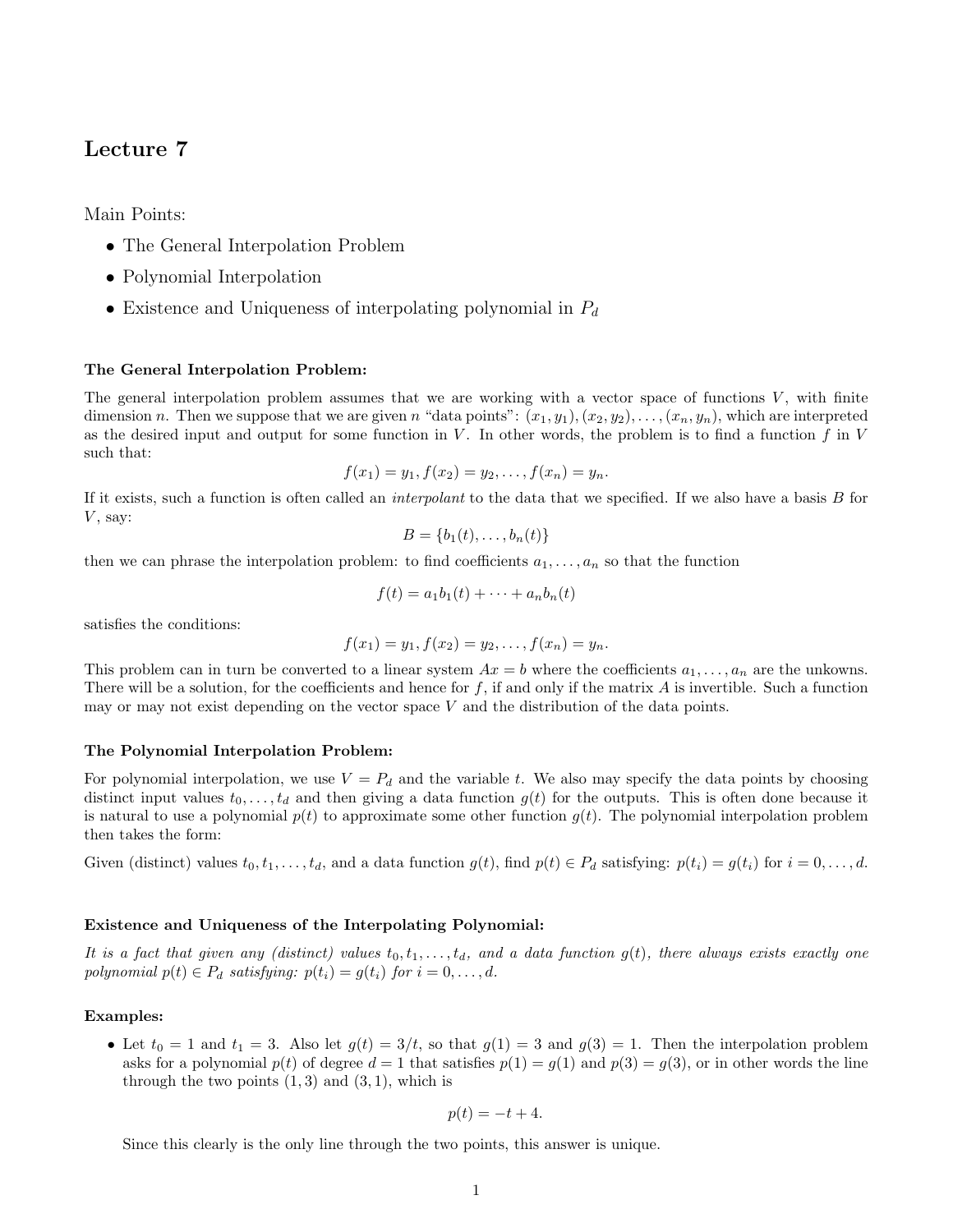## Proofs of Existence and Uniqueness of the Interpolating Polynomial:

We will prove the existence and uniqueness in two ways:

- 1. with the standard basis, and a linear system with Vandermonde determinant,
- 2. with the Lagrange basis.

## 1. Standard Basis Proof

When we first introduced the Vandermonde determinant, we did not say where it most naturally arises. The answer is that it comes up naturally in the context of solving a linear system in order to find an interpolating polynomial with respect to the standard basis.

Given (distinct) values  $t_0, t_1, \ldots, t_d$ , and a data function  $g(t)$ , we seek a polynomial

$$
p(t) = a_0 + a_1t + \dots + a_dt^d
$$

which has the property that  $p(t_i) = g(t_i)$  for  $i = 0, \ldots, d$ . In order to solve for the coefficients of such a  $p(t)$ , we set up a linear system with one row for each  $i$  of the form:

$$
a_0 + a_1t_i + \cdots + a_dt_i^d = g(t_i).
$$

Since the  $a_j$ 's are the variables, and  $t_i$  is a constant, we can also write this as

$$
1 \cdot a_0 + t_i \cdot a_1 + \cdots + t_i^d \cdot a_d = g(t_i).
$$

Extracting the constants as coefficients of the  $a_i$ , we can convert this to a row of an augmented matrix:

$$
[1 \quad t_i \quad t_i^2 \quad \cdots \quad t_i^d \quad | \quad g(t_i)].
$$

The entire augmented matrix looks like this:

$$
\begin{pmatrix}\n1 & t_0 & t_0^2 & \cdots & t_0^d & | & g(t_0) \\
1 & t_1 & t_1^2 & \cdots & t_1^d & | & g(t_1) \\
1 & t_2 & t_2^2 & \cdots & t_2^d & | & g(t_2) \\
\vdots & \vdots & \vdots & \vdots & \vdots & | & \vdots \\
1 & t_d & t_d^2 & \cdots & t_d^d & | & g(t_d)\n\end{pmatrix}.
$$

As a matrix equation, it is equivalent to:

$$
\begin{pmatrix} 1 & t_0 & t_0^2 & \cdots & t_0^d \\ 1 & t_1 & t_1^2 & \cdots & t_1^d \\ 1 & t_2 & t_2^2 & \cdots & t_2^d \\ \vdots & \vdots & \vdots & \vdots & \vdots \\ 1 & t_d & t_d^2 & \cdots & t_d^d \end{pmatrix} \begin{pmatrix} a_0 \\ a_1 \\ a_2 \\ \vdots \\ a_d \end{pmatrix} = \begin{pmatrix} g(t_0) \\ g(t_1) \\ g(t_2) \\ \vdots \\ g(t_d) \end{pmatrix}.
$$

We know that this matrix has Vandermonde determinant equal to the product

$$
\prod_{0\leq i
$$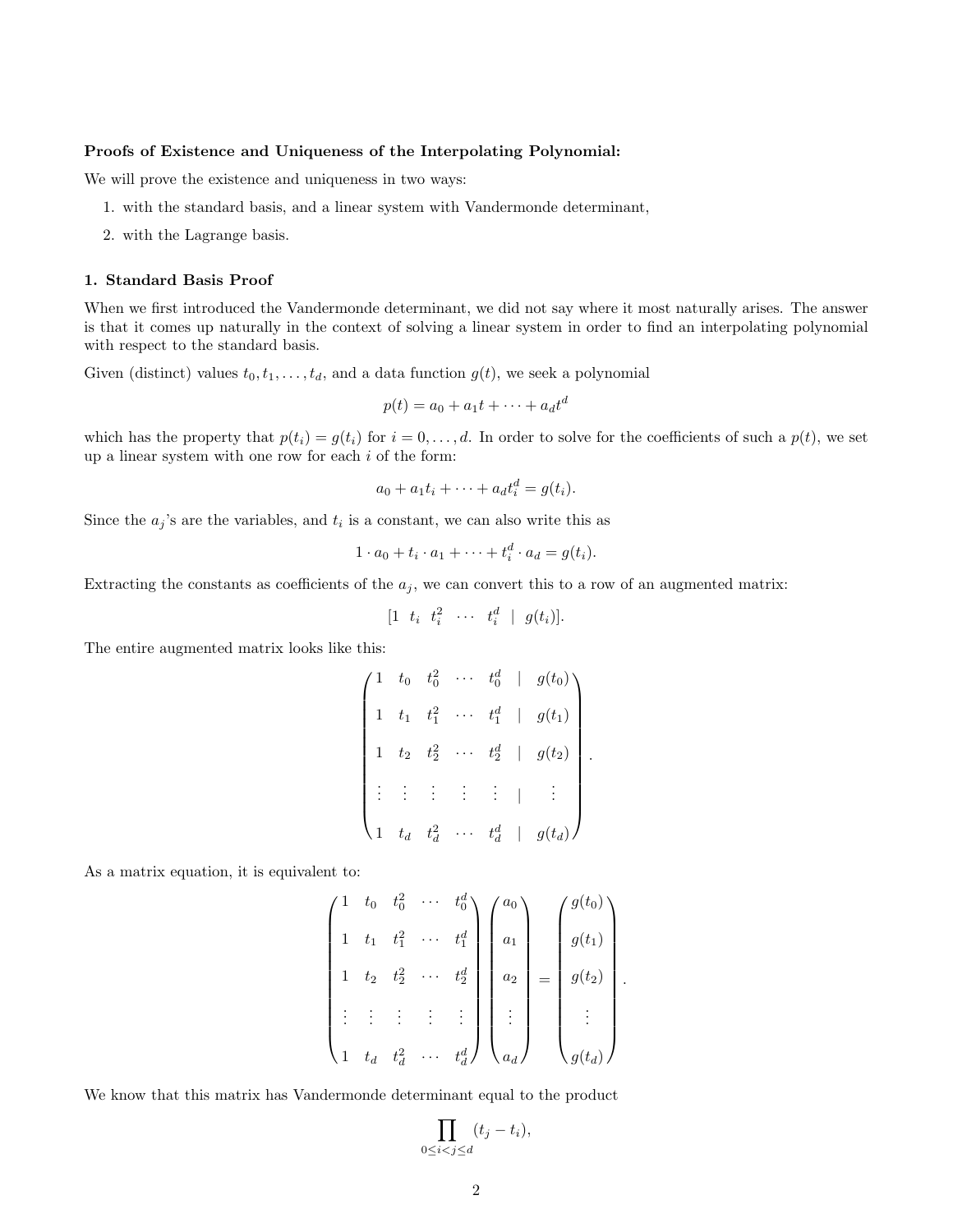which is clearly not equal to zero as long as the  $t_i$  are all distinct, which is required since we ask for  $d+1$  distinct inputs in the interpolation problem.

Since the determinant is nonzero, the matrix is invertible and the linear system has exactly one solution. So there is exactly one solution for the coefficients of the polynomial  $p(t)$ . This completes the first proof of existence and uniqueness for the interpolating polynomial.

## 2. Lagrange Basis Proof

First we define the Lagrange basis of  $P_d$ . Given a sequence of distinct numbers  $t_0, t_1, \ldots, t_d$  let

$$
L_i(t) = \frac{(t - t_0)(t - t_1) \cdots (t - t_{i-1})(t - t_{i+1}) \cdots (t - t_d)}{(t_i - t_0)(t_i - t_1) \cdots (t_i - t_{i-1})(t_i - t_{i+1}) \cdots (t_i - t_d)}, \quad i = 0, \ldots, d.
$$

For example, if  $d = 2$  then

$$
L_0(t) = \frac{(t - t_1)(t - t_2)}{(t_0 - t_1)(t_0 - t_2)}, \quad L_1(t) = \frac{(t - t_0)(t - t_2)}{(t_1 - t_0)(t_1 - t_2)}, \quad L_2(t) = \frac{(t - t_0)(t - t_1)}{(t_2 - t_0)(t_2 - t_1)}.
$$

An immediate property of the Lagrange polynomials is:

$$
L_i(t_i) = 1, i = 0,..., d
$$
 and  $L_i(t_j) = 0, i \neq j$ .

It is a fact that the set of Lagrange polynomials is a basis of  $P_d$ :

$$
\{L_0(t), L_1(t), \ldots, L_d(t)\}.
$$

We can prove this fact by showing that they are linearly independent. We appeal to the definition of linear independence. So, suppose that there is a linear combination of these polynomials equal to the zero polynomial (we write  $0(t)$  for the zero polynomial to emphasize that it is not simply the number zero):

$$
c_0L_0(t) + c_1L_1(t) + \cdots + c_dL_d(t) = 0(t).
$$

To see that all the coefficients must be zero (which is required in the definition of linear independence) we simply plug in the numbers  $t_0, t_1, \ldots, t_d$  to the equation, and use the above property, giving the equations:  $c_0 = 0, c_1 = 0$  $0, \ldots, c_d = 0$  respectively.

Next, we write the interpolating polynomial to the data values  $t_0, \ldots, t_d$  with data function  $g(t)$  as:

$$
p(t) = g(t_0)L_0(t) + g(t_1)L_1(t) + \cdots + g(t_p)L_p(t).
$$

Again, we can simply use the above property, and plug in the data values, to see that indeed

$$
p(t_i) = g(t_i), \ i = 0, \ldots, d.
$$

This shows the existence of the interpolating polynomial in  $P_d$ . In order to show the uniqueness of  $p(t)$ , we suppose that there is another polynomial  $q(t)$  in  $P_d$  satisfying:

$$
q(t_i) = g(t_i), \ i = 0, \ldots, d.
$$

Then we can write such a polynomial  $q(t)$  in terms of the Lagrange basis as:

$$
q(t) = b_0 L_0(t) + b_1 L_1(t) + \dots + b_p L_p(t).
$$

But then we also plug in the data values to this equation and find that

$$
q(t_i) = b_i, \ i = 0, \ldots, d,
$$

which implies in turn that

$$
b_i = q(t_i) = g(t_i), \ i = 0, \dots, d,
$$